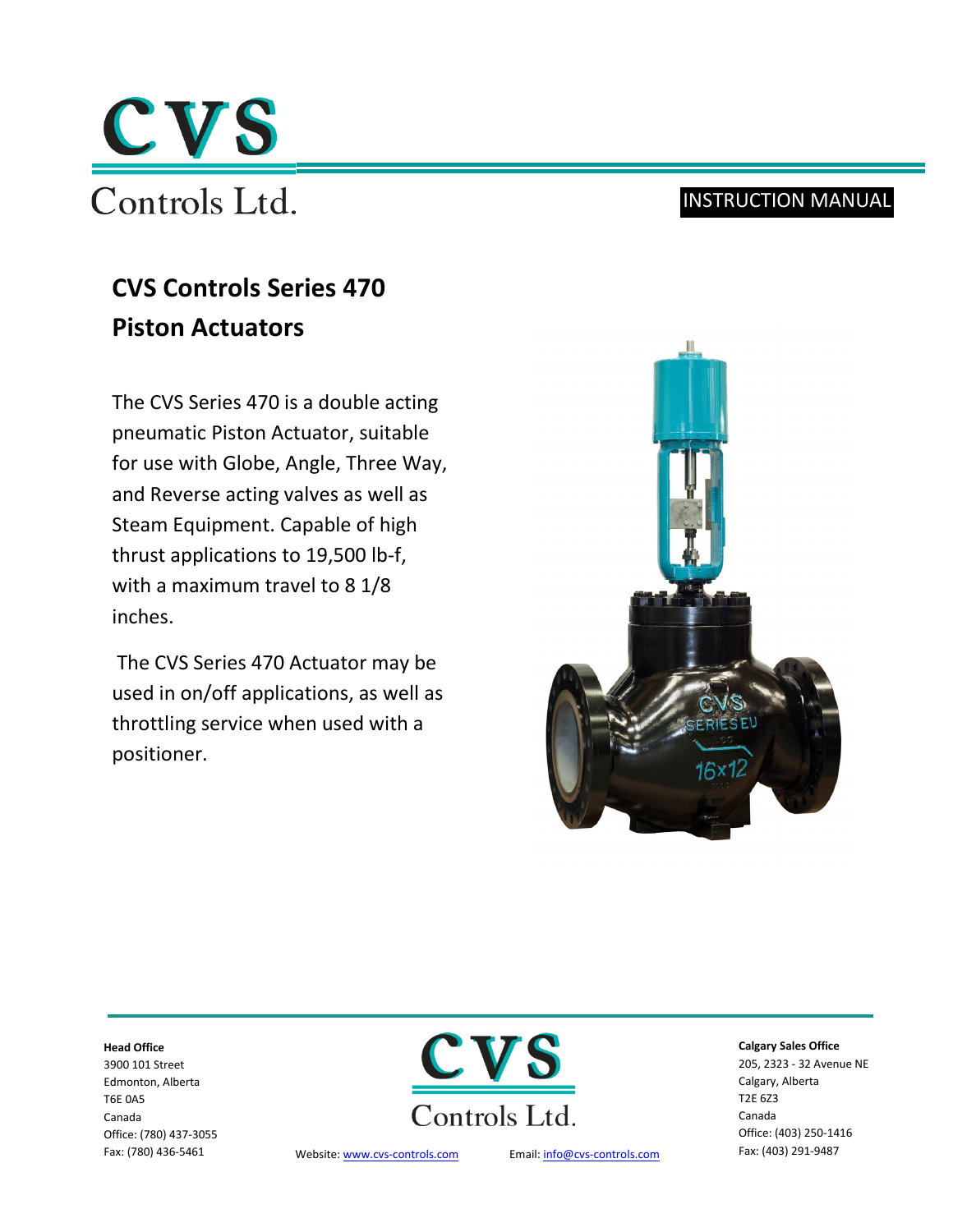# **CVS Series 470 Piston Actuator – Specifications:**

Standard Input: 3-15psig, 6-30psig or split range

Maximum Cylinder Pressure: 125psig, (\*not to exceed max allowable thrust)

Temperature Rating: -30<sup>°</sup>F to 175<sup>°</sup>F, standard with Nitrile O-Rings

Material Specifications (Standard): Yoke: Cast Iron (standard) or WCB Steel (optional) Cylinder and Piston: Aluminum

Seal Bushings: Brass

O-Rings: Nitrile

Other materials may be available upon request, please contact a CVS Controls representative for more information.

## Maximum Travel and Piston Area:

| Model          | Maximum Travel (in) | Piston Area (in <sup>2</sup> ) |
|----------------|---------------------|--------------------------------|
| CVS 471-16-80  | 81/8                | 88.5                           |
| CVS 471-16-100 | 81/8                | 130.5                          |

Specifications and Maximum Allowable Thrust:

|                                                 |                    | Stem Diameter (in) | Max allowable |              |  |  |
|-------------------------------------------------|--------------------|--------------------|---------------|--------------|--|--|
| Model                                           | Yoke Boss Diameter |                    | Thrust*       |              |  |  |
|                                                 | (in)               |                    | Cast          | <b>Steel</b> |  |  |
|                                                 |                    |                    | Yoke**        | Yoke         |  |  |
| CVS 471-16-80                                   | 5                  | 11/4               | 13200         | 13200        |  |  |
| CVS 471-16-100                                  |                    | 11/4               | 17000         | 19500        |  |  |
| *reduce max thrust by 10% if using a positioner |                    |                    |               |              |  |  |
| ** Cast Iron Yoke Standard                      |                    |                    |               |              |  |  |

The CVS 471 Piston Actuator operates by pneumatic air loading pressure to one side of the piston, and unloading the opposing side. Because no positioner is included, a loading device such as a 4 way switch valve must be installed if no additional positioner has been ordered for use in conjunction with the CVS 471 Actuator.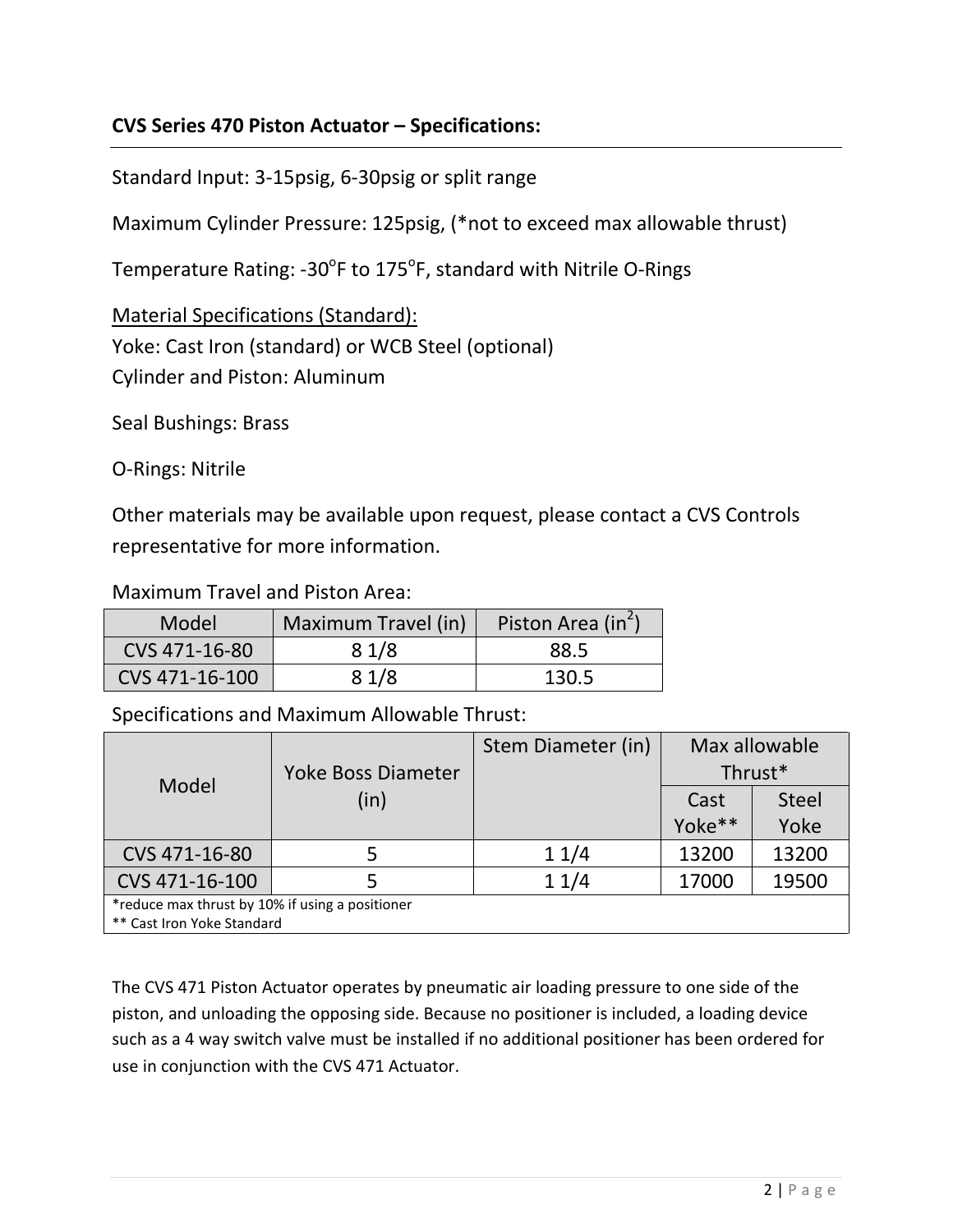**Note:** Ensure proper safety procedures are followed to avoid personal injury or property damage.

## CVS 471 Piston Actuator Installation

The CVS 471 Actuator should be installed in a location which will allow adequate room for service, maintenance and removal if required.

- 1. Mounting of the CVS 471 Actuator is achieved by using the 8 supplied nuts and bolts, rather than a yoke locknut. Although the actuator may be mounted in any position, typical installation is with the CVS 471 in the vertical position above the control valve.
- 2. Stem connections should be made to clamp the actuator stem and valve plug stem together to ensure proper travel of the valve.

### Stem Connections:

**Note:** Do not rotate the valve plug once it is seated to avoid damage to seating surface. Use proper tools to avoid damaging the valve plug stem during travel adjustments. Should the stem connections not be made properly in the stem connector, thread damage, or improper operation may occur. The amount of each stem pressed in the stem connector should be equal to or greater than the diameter of the stem itself. DO NOT loosen the stem connector cap screws unless all pressure or force has been removed from the stems.

CVS 471 Piston Actuator Typical Stem Connection

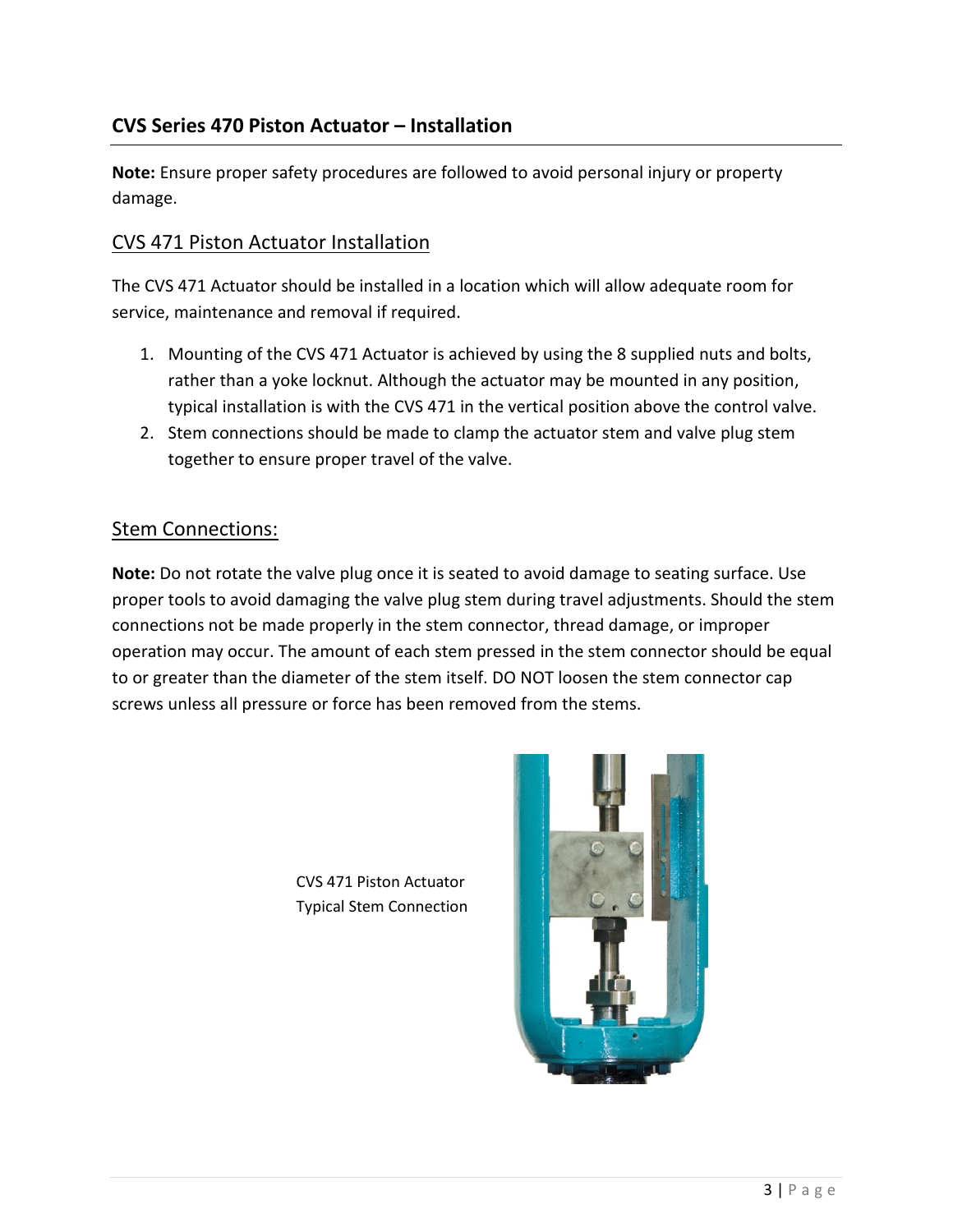# **CVS Series 470 Piston Actuator – Installation**

# Push Down to Close Installation - Direct Acting Valves:

- 1. After installation of the CVS 471 Actuator to the control valve set the actuator to the top of its stroke and ensure the valve plug is in the **closed position.** Install two valve stem locknuts, as well as travel indicator disc (if used) all the way onto the stem threads.
- 2. Apply pressure to the actuator until the piston rod of the CVS 471 has moved down from the top of its stroke to the correct valve travel required.
- 3. Attach the Stem Connector to the Piston Rod and Valve Stem, tighten the 4 hex bolts once in position.
- 4. Raise the stem locknuts and travel disc (if used) and secure against the bottom of the stem connector.
- 5. Once the Stem Connector is secured, cycle the CVS 471 Actuator to verify the required total travel settings are met, and that the valve plug seats properly before the actuator makes contact with the lower travel stop adjustment.

#### Adjustments if needed:

Should minor travel adjustments be necessary, loosen the hex bolts slightly on the stem connector. Tighten the stem locknuts together and make minor adjustments by turning the valve stem into or out of the stem connector as needed using a wrench on the stem locknuts.

For major adjustments, repeat the stem connection of the valve and actuator as listed above.

- 6. After required travel has been achieved, secure the Stem Connector hex bolts. Lock the stem locknuts against the Stem connector. Finally, adjust the actuators travel scale on the yoke to reflect the correct valve position.
- 7. Using a gauge to measure the pressure to the actuator, make final adjustments to the actuator, or positioner if used, setting the start and end points of travel for the required instrument range.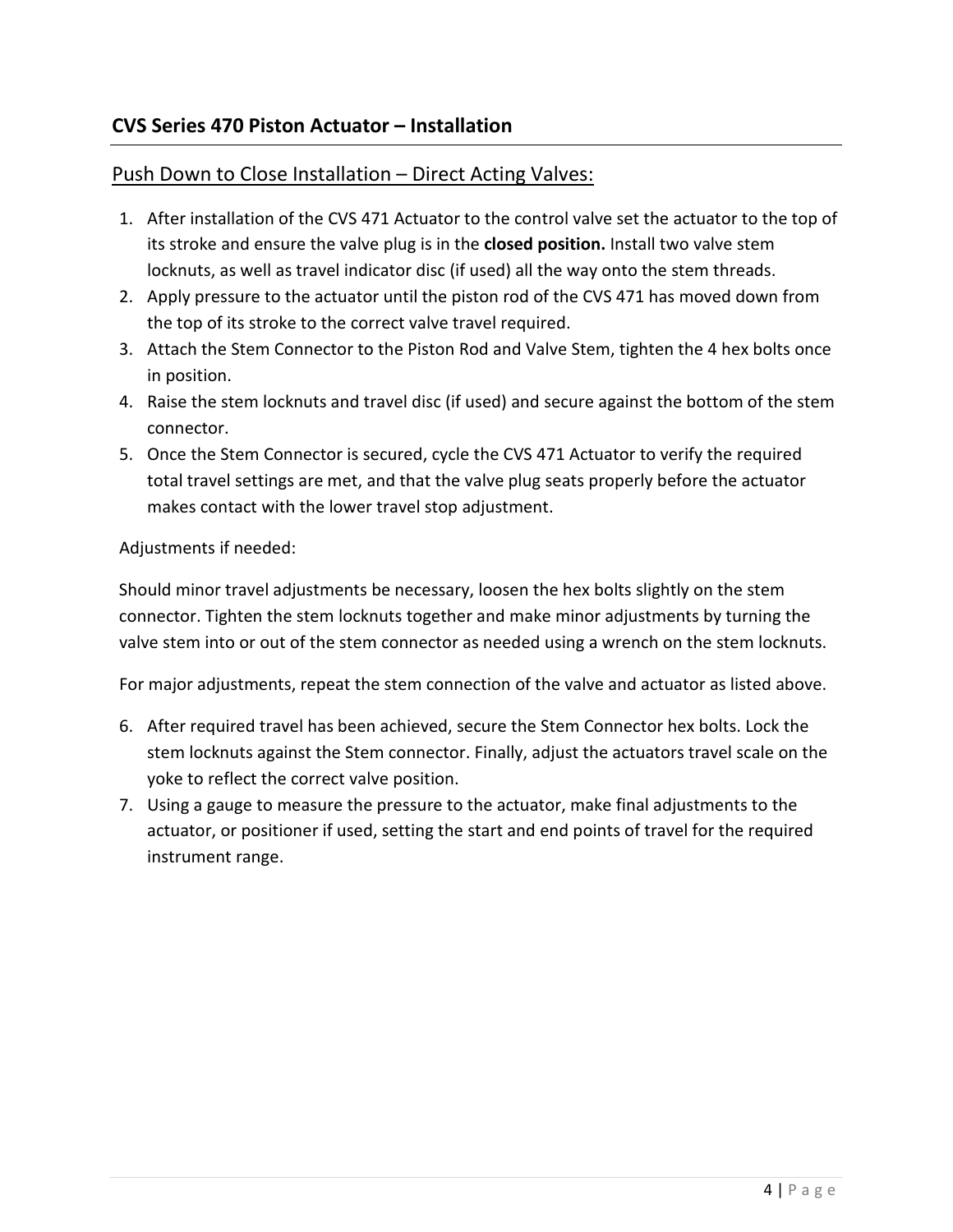# **CVS Series 470 Piston Actuator – Installation**

#### Push Down to Open Installation – Reverse Acting Valves:

- 1. Once the CVS 471 actuator is installed, pressure the actuator in order to cycle the Piston Rod to the extreme upward position. Reverse loading pressure to move the Piston Rod lower approximately 1/8".
- 2. Raise the valve stem upwards in order to seat the valve plug.
- 3. Attach the Stem Connector to the valve stem and piston rod. Tighten the 4 Stem connector hex bolts.
- 4. If a travel indicator disc, raise it to the stem connector and secure with the stem locking nuts. The travel indicator should point to show the valve being in the open position, with the actuator piston at the bottom of its stroke. Make adjustments to the travel indicator scale as needed to properly show the valve position as needed.
- 5. Once the Stem Connector is secured, cycle the CVS 471 Actuator to verify the required total travel settings are met, and that the valve plug seats properly before the actuator makes contact with the lower travel stop adjustment.

#### Adjustments if needed:

Should minor travel adjustments be necessary, loosen the hex bolts slightly on the stem connector. Tighten the stem locknuts together and make minor adjustments by turning the valve stem into or out of the stem connector as needed using a wrench on the stem locknuts.

- 6. After required travel has been achieved, secure the Stem Connector hex bolts. Lock the stem locknuts against the Stem connector. Finally, adjust the actuators travel scale on the yoke to reflect the correct valve position.
- 7. Using a gauge to measure the pressure to the actuator, make final adjustments to the actuator, or positioner if used, setting the start and end points of travel for the required instrument range.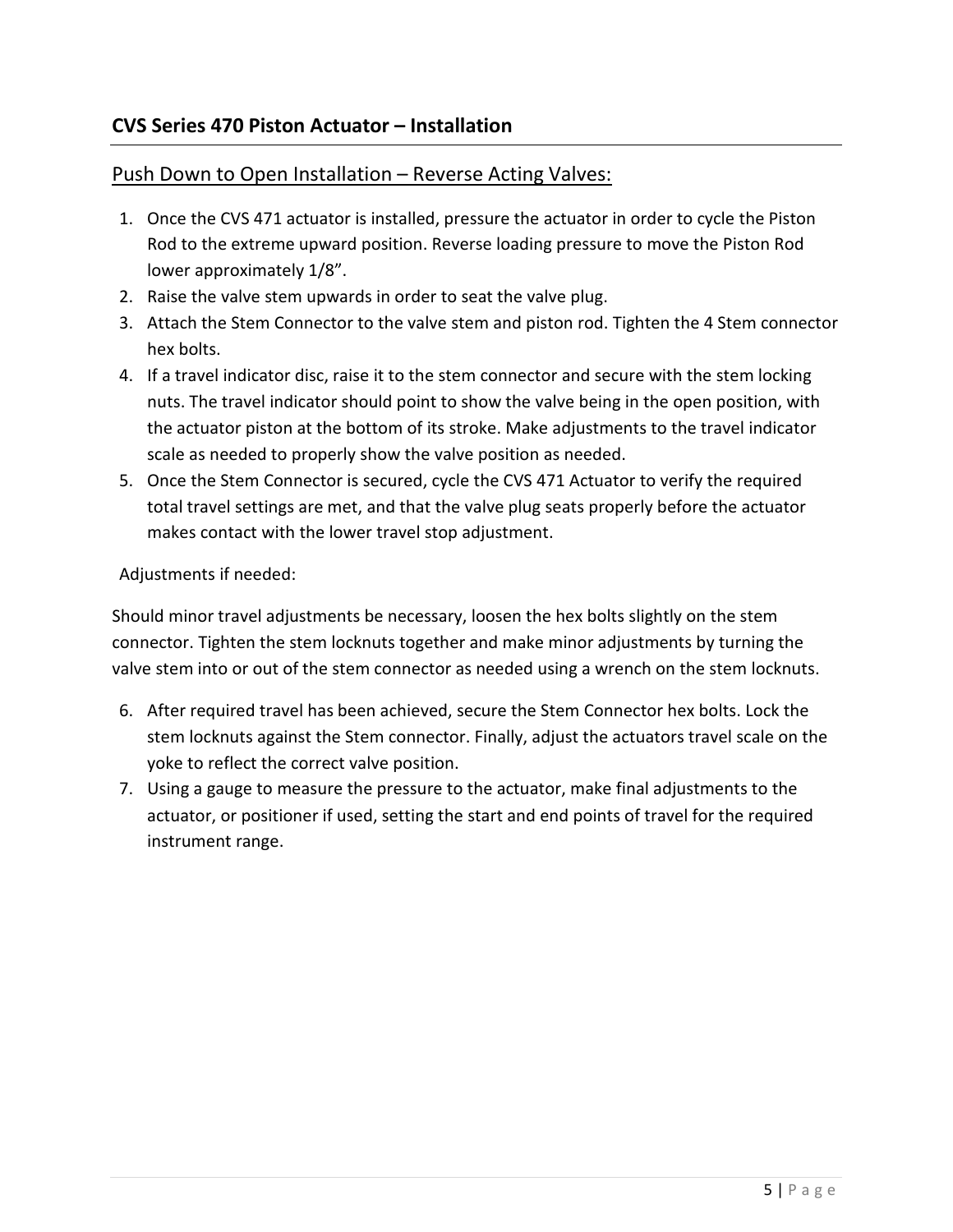# **CVS Series 470 Piston Actuator – Inspection and Maintenance**

Certain operating conditions may require increased inspection and maintenance intervals.

#### **Note: Ensure proper Safety and Lockout procedures are followed prior to inspection.**

**Relieve all pressure to the actuator and disconnect air supply line to avoid sudden open or close action of the valve.**

### **Shut off process to the valve or use bypass to isolate and relieve process from both sides of the valve installation.**

- 1. Verify the control valve is bypassed, pressure is relieved, and proper safety procedures are followed.
- 2. Remove the stem connector.
- 3. Remove the Socket Head Cap Screws connecting the Piston Cylinder to the Piston Cylinder Flange.
- 4. Remove the cylinder from the cylinder flange. It may be necessary to use a flathead screwdriver or similar to pry the connection, once all cap screws have been removed.
- 5. The Piston and Piston Rod should be able to be removed with the Piston Cylinder when lifting off of the Cylinder Flange. Once removed the Piston and Rod may be pulled out of the Piston Cylinders open end. Take caution to not score or damage the cylinder walls.
- 6. Remove the Upper and Lower Seal Bushings. The Upper Seal Bushing is located at the top end of the Piston Cylinder, the Lower Seal Bushing is located on the top end of the actuator yoke.

Once disassembled, inspect all components for excessive wear or damage. Replace worn O-Rings as required, lubricate with Lubriplate Mag-1 or equivalent.

Reassembly: in order to reassemble the Piston Rod Extension after removal from the Piston Rod, clean the threads and inspect for visible damage, replace if necessary. Apply Loctite 242 or equivalent thread sealant. The torque value for the Piston rod Extension it 150 ft/lbs .

Reassemble the CVS 471 Actuator in reverse order as described above.

Contact a CVS Controls Ltd. representative for more information or to order spare parts as required.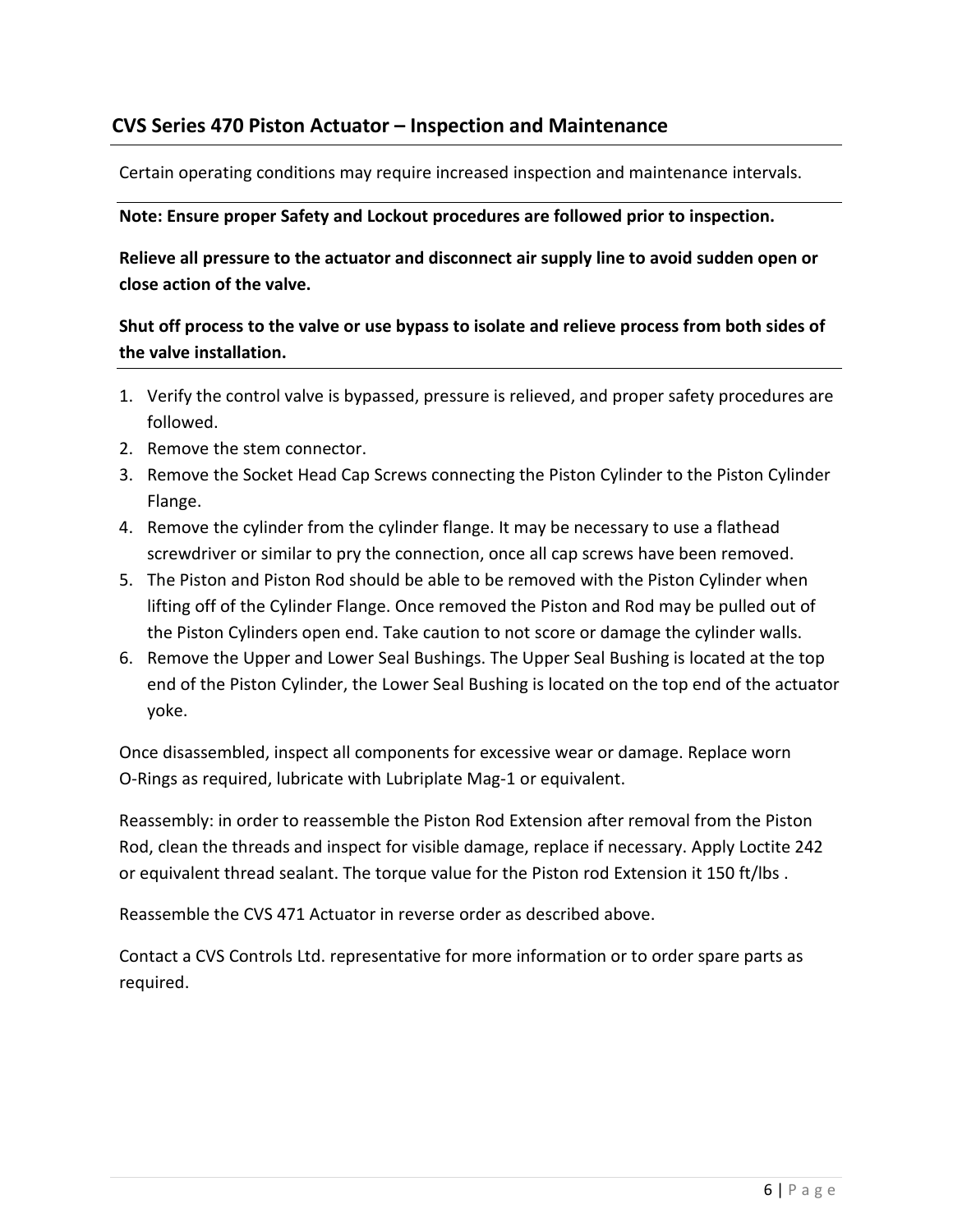

# **CVS Series 470 Piston Actuator – Dimensions**(inches)



- ON A Ø 6.188 BHC<br>Ø.818 THRU, 8 PLACES



CVS 471-16 Size 100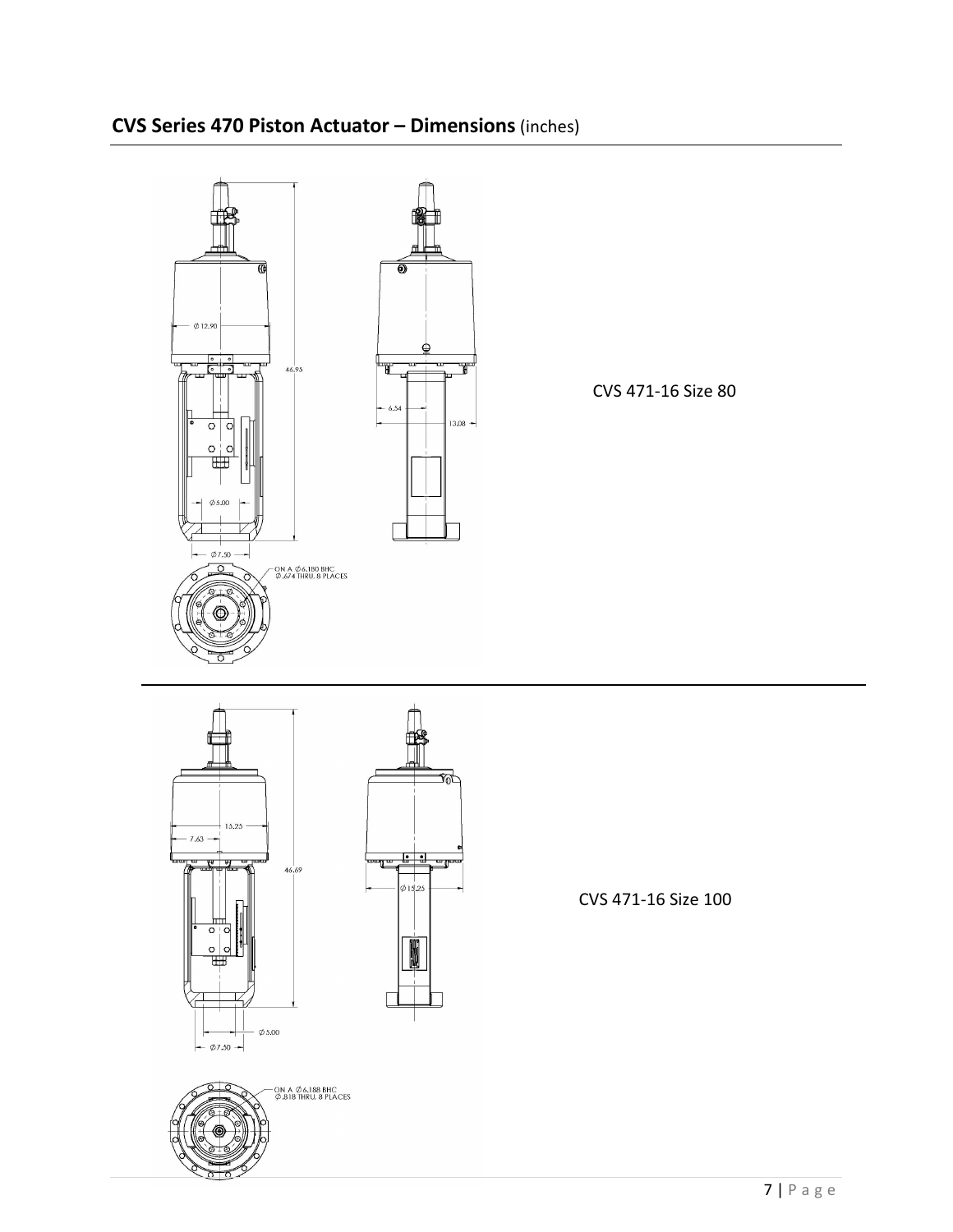### CVS 471-16 Size 80:

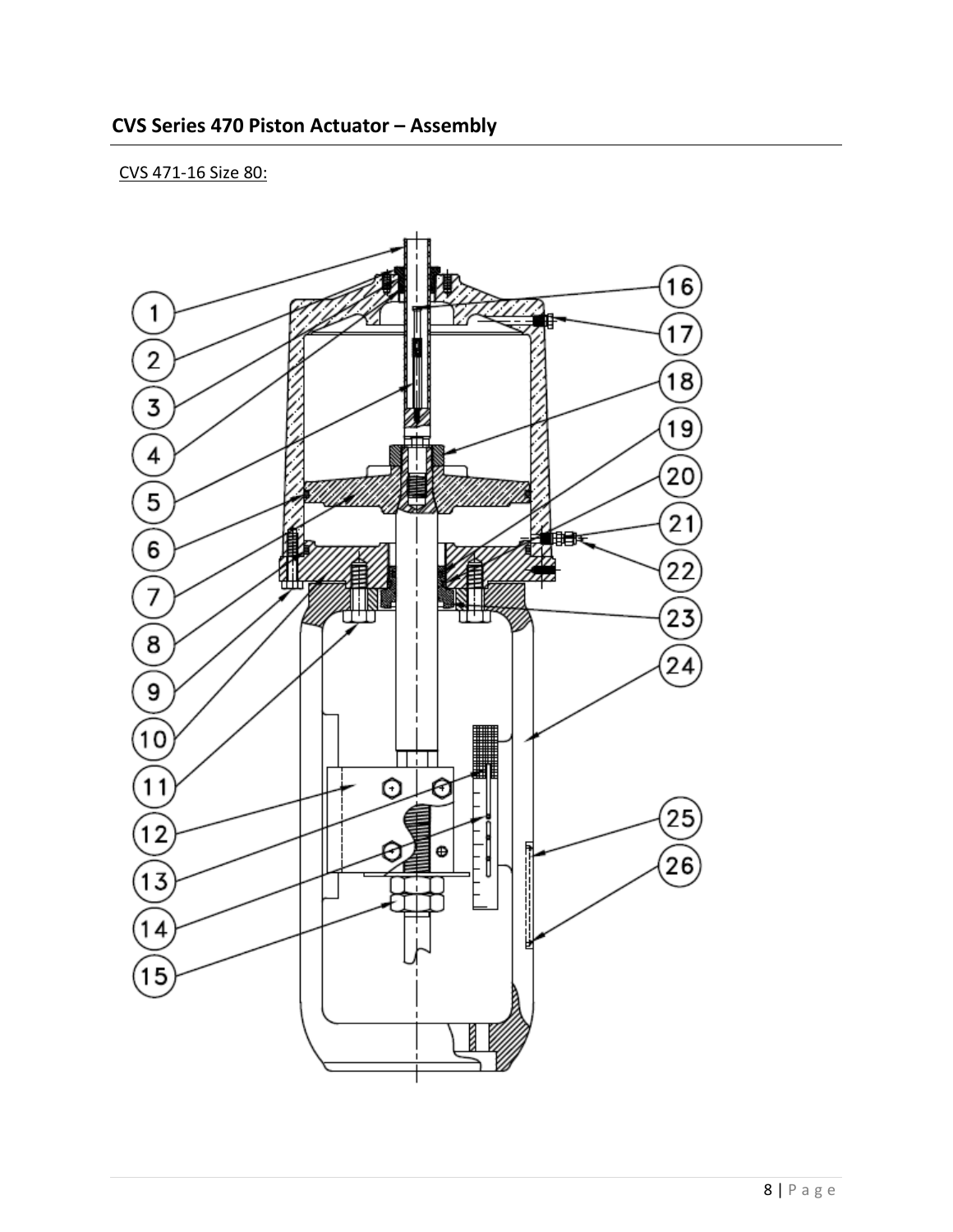# **CVS Series 470 Piston Actuator – Assembly**

# CVS 471-16 Size 80:

| Item Number    | Part Number        | Description                   | Quantity       |
|----------------|--------------------|-------------------------------|----------------|
| $\mathbf{1}$   | CVS 2R853346582    | Piston Rod Extension          | $\mathbf{1}$   |
| $\overline{2}$ | CVS 1H865114042    | <b>Upper Seal Bushing</b>     | $\mathbf{1}$   |
| 3              | CVS 1D348306992    | O-Ring, Nitrile               | $\mathbf{1}$   |
| $\overline{4}$ | CVS 1E736906992    | O-Ring, Nitrile               | $\mathbf{1}$   |
| 5              | CVS 1P3957X0012    | <b>Spring Retainer Spacer</b> | $\overline{1}$ |
| 6              | CVS 1H862 506992   | O-Ring                        | $\overline{1}$ |
| 7              | CVS 2H873707062    | Piston                        | $\mathbf{1}$   |
| 8              | CVS 1H862506962    | O-Ring                        | $\mathbf{1}$   |
| 9              | CVS 1A771132982    | Cap Screw                     | 10             |
| 10             | CVS 20A6353X012    | <b>Cylinder Flange</b>        | $\mathbf{1}$   |
| 11             | CVS 1A485724052    | Cap Screw                     | 4              |
| 12             | CVS 10A6354X012    | <b>Stem Connector</b>         | $\mathbf{1}$   |
| 13             | <b>CVS 470A008</b> | <b>Travel Indicator Scale</b> | $\mathbf{1}$   |
| 14             | CVS 1A343128982    | Screw                         | $\overline{2}$ |
| 15             | CVS 0W073524122    | <b>Hex Nut</b>                | $\overline{2}$ |
| 16             | CVS 1H8909X0012    | <b>Spring Retainer</b>        | $\mathbf{1}$   |
| 17             | CVS 1A649528992    | Pipe Plug                     | $\overline{1}$ |
| 18             | CVS 1H872024102    | <b>Piston Nut</b>             | $\mathbf{1}$   |
| 19             | CVS 1H862706992    | O-Ring                        | $\mathbf{1}$   |
| 20             | CVS 1C334206992    | O-Ring                        | $\mathbf{1}$   |
| 21             | CVS 1L249718992    | Elbow                         | $\mathbf{1}$   |
| 22             | CVS 1H866017012    | <b>Cylinder Tubing</b>        | $\mathbf{1}$   |
| 23             | CVS 1R945614042    | Lower Seal Bushing            | $\mathbf{1}$   |
| 24             | CVS 30A6352X012    | Yoke                          | $\mathbf{1}$   |
| 25             | CVS 1H863538992    | Name Plate                    | $\mathbf{1}$   |
| 26             | CVS 1A368228982    | <b>Drive Screw</b>            | 4              |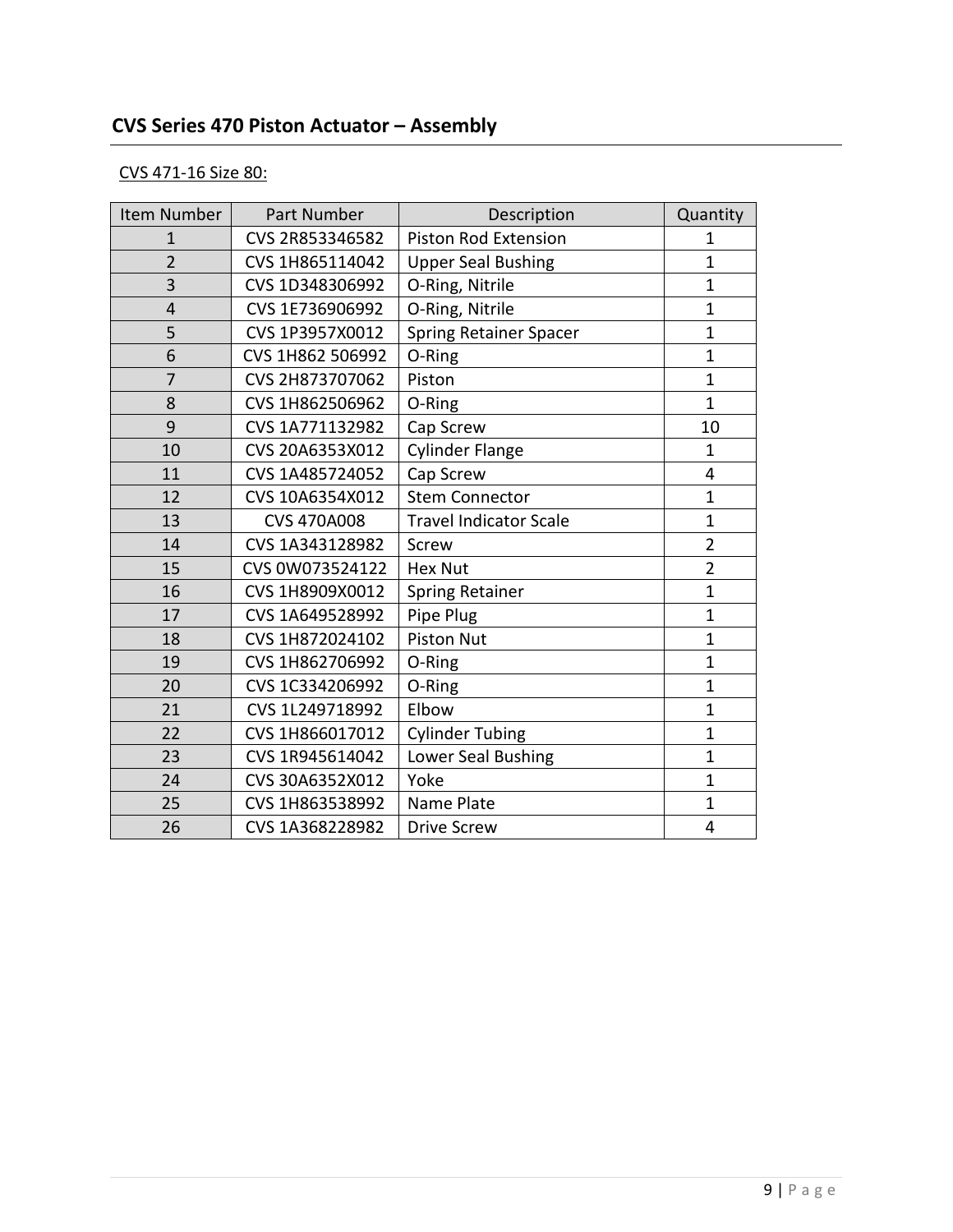#### CVS 471-16 Size 100:

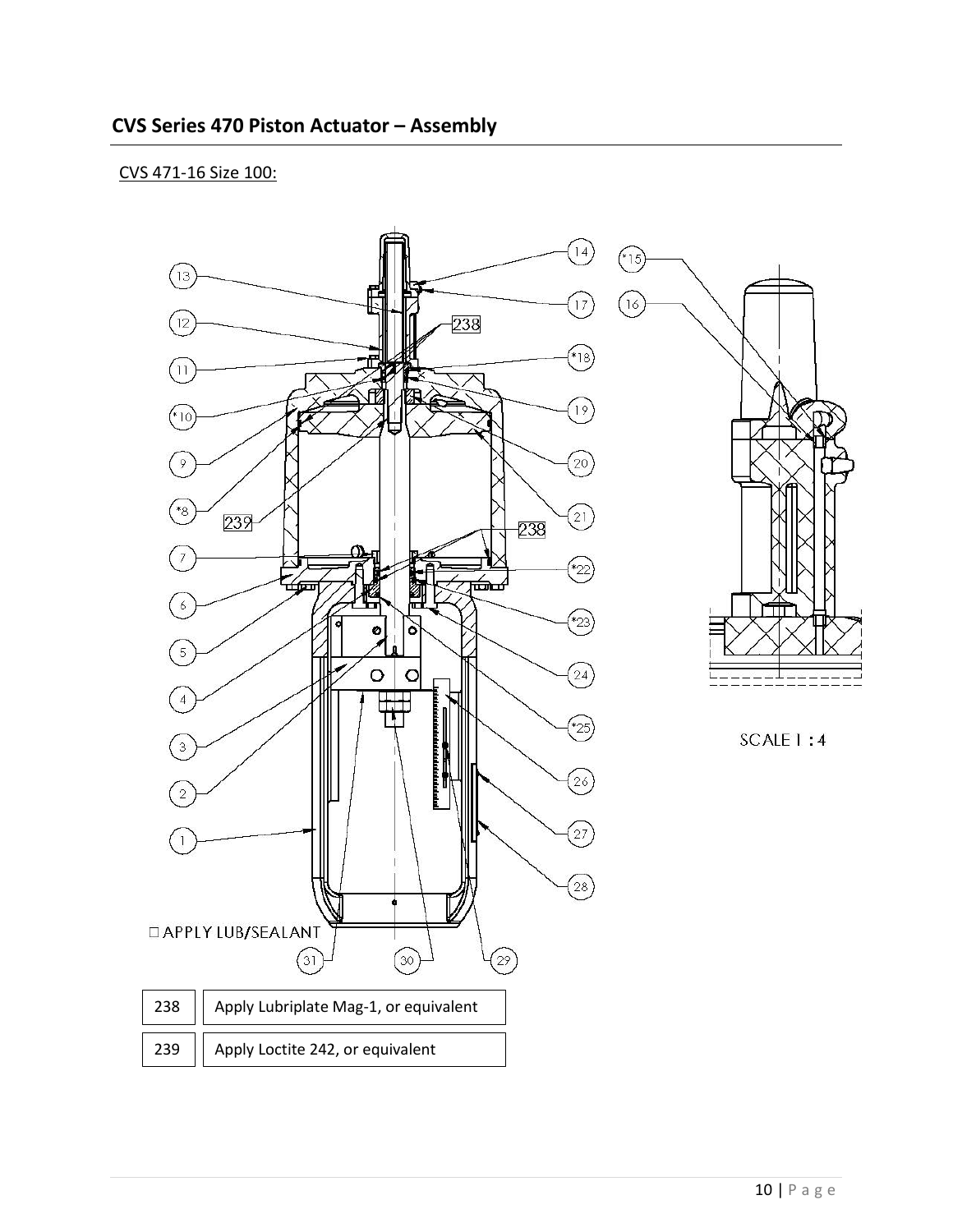# **CVS Series 470 Piston Actuator – Assembly**

# CVS 471-16 Size 100:

| Item Number              | Part Number     | Description                         | Quantity       |  |
|--------------------------|-----------------|-------------------------------------|----------------|--|
| $\mathbf{1}$             | CVS 32A1321X012 | Yoke, D65-45-12                     | $\mathbf{1}$   |  |
| $\overline{2}$           | CVS 2R8514X0012 | Piston Rod, 416 SST, Cr-pl          | $\mathbf{1}$   |  |
| 3                        | CVS 10A6354X012 | Connecting Block, 1018              | $\mathbf{1}$   |  |
| $\overline{4}$           | CVS 1R945614042 | Lower Seal Bushing, Brass C36000    | $\mathbf{1}$   |  |
| 5                        | CVS 1A771132982 | Cap Screw, 1/2-13 X 2.13            | 16             |  |
| 6                        | CVS 32A1322X012 | Cylinder Flange, D65-45-12          | $\mathbf{1}$   |  |
| 7                        | CVS 1U181124012 | Travel Stop, Steel                  | $\mathbf{1}$   |  |
| $8*$                     | CVS 1H862606992 | O-Ring, Nitrile                     | $\overline{2}$ |  |
| 9                        | CVS 3U8248000A2 | <b>Cylinder Assembly</b>            | $\mathbf{1}$   |  |
| $10*$                    | CVS 1E736906992 | O-Ring, Nitrile                     | $\mathbf{1}$   |  |
| 11                       | CVS 1A344924052 | Cap Screw, Steel, pl, 3/8-16 X 1.00 | 4              |  |
| 12                       | CVS 2R8537X0022 | Positioner Extension, AL356.0 T6    | $\mathbf{1}$   |  |
| 13                       | CVS 2R853346582 | Piston Rod Extension, 416 SST       | $\mathbf{1}$   |  |
| 14                       | CVS 2H888507062 | Cylinder Cover, AL356.0 T6          | $\mathbf{1}$   |  |
| $15*$                    | CVS 1C853806992 | O-Ring, Nitrile                     | $\overline{2}$ |  |
| 16                       | CVS 2R8537X0012 | Insert, 6061 T6                     | $\overline{2}$ |  |
| 17                       | CVS 1A649528992 | Pipe Plug, 1/4 NPT                  | 3              |  |
| $18*$                    | CVS 1D348306992 | O-Ring, Nitrile                     | $\mathbf{1}$   |  |
| 19                       | CVS 1H865114042 | Upper Seal Bushing, Brass C36000    | $\mathbf{1}$   |  |
| 20                       | CVS 1H872024102 | Piston Nut, Steel                   | $\mathbf{1}$   |  |
| 21                       | CVS 2H873707062 | Piston, AL356.0 T6                  | $\mathbf{1}$   |  |
| $22*$                    | CVS 1H862706992 | O-Ring, Nitrile                     | $\mathbf{1}$   |  |
| $23*$                    | CVS 1C334206992 | O-Ring, Nitrile                     | $\mathbf{1}$   |  |
| 24                       | CVS 1R281124052 | Cap Screw, 9-16-12 X 1.50           | 8              |  |
| $25*$                    | CVS 1R946499012 | Wiper Scraper, SKF504272            | $\mathbf{1}$   |  |
| 26                       | CVS 2R851338982 | Travel Indicator Scale, 302 SST     | $\mathbf{1}$   |  |
| 27                       | CVS 1A368228982 | Drive Screw, 302 SST, .13 X .20     | 4              |  |
| 28                       | CVS 18A5089X0A2 | Name Plate, 302 SST                 | $\mathbf{1}$   |  |
| 29                       | CVS 1A343128982 | Screw, 10-24 X .50                  | $\overline{2}$ |  |
| 30                       | CVS 0W073524122 | Hex Nut, 1 1/4                      | $\overline{2}$ |  |
| 31                       | CVS 10A6358X012 | Travel Indicator Disc, 302 SST      | $\mathbf{1}$   |  |
| *Recommended Spare Parts |                 |                                     |                |  |